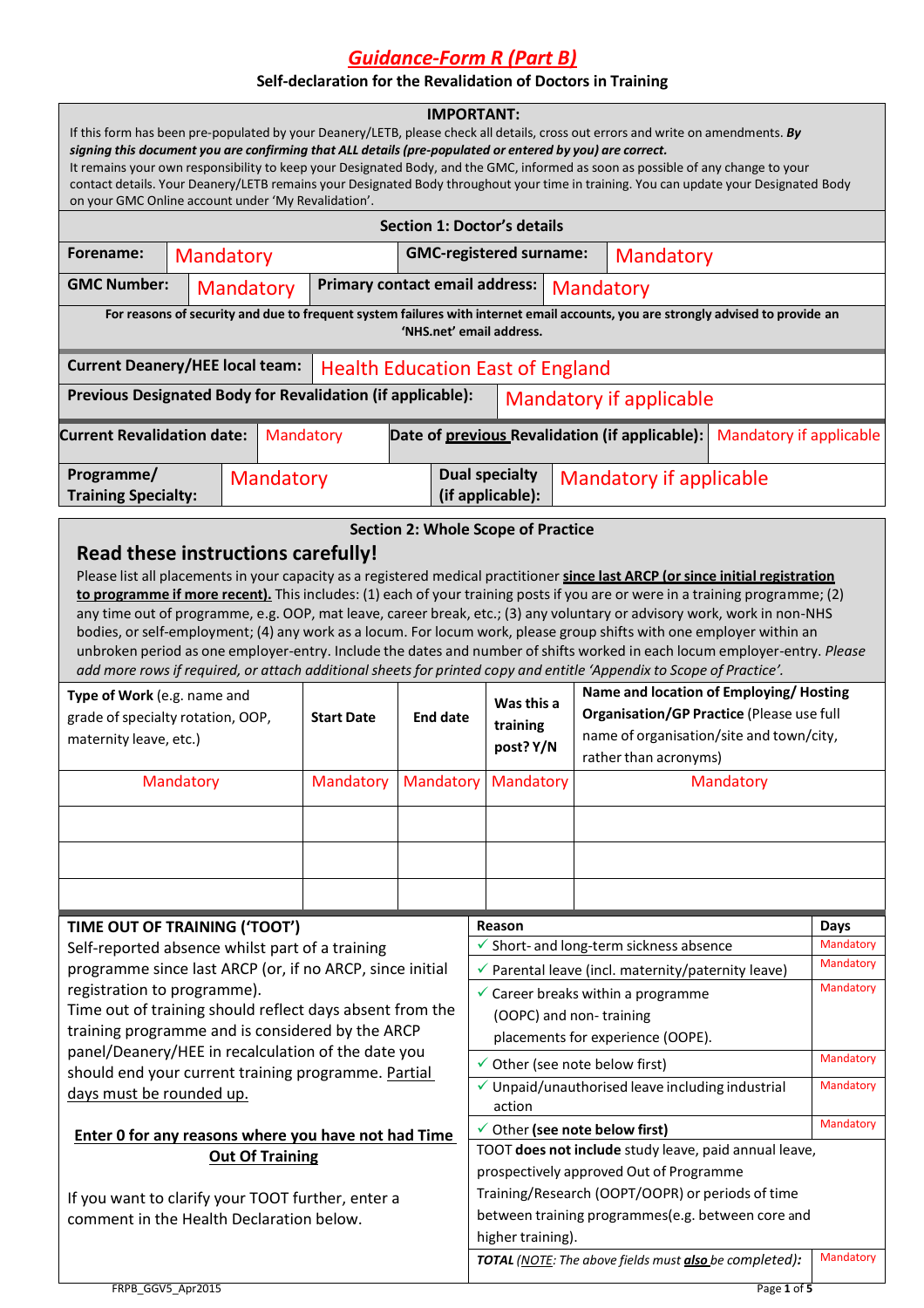| <b>Section 3: Declarations relating to Good Medical Practice</b><br>These declarations are compulsory and relate to the Good Medical Practice guidance issued by the GMC.                                                                                              |
|------------------------------------------------------------------------------------------------------------------------------------------------------------------------------------------------------------------------------------------------------------------------|
|                                                                                                                                                                                                                                                                        |
| Honesty & Integrity are at the heart of medical professionalism. This means being honest and trustworthy and acting with<br>integrity in all areas of your practice, and is covered in Good Medical Practice.                                                          |
| A statement of health is a declaration that you accept the professional obligations placed on you in Good Medical Practice<br>about your personal health. Doctors must not allow their own health to endanger patients. Health is covered in Good<br>Medical Practice. |
| 1) I declare that I accept the professional obligations placed on me in Good Medical Practice in relation to                                                                                                                                                           |
| honesty & integrity.                                                                                                                                                                                                                                                   |
| Please tick/cross here to confirm your acceptance $\Box$ <b>Mandatory</b><br>* If you wish to make any declarations in relation to honesty & integrity, please do this in Section 6.                                                                                   |
| 2) I declare that I accept the professional obligations placed on me in Good Medical Practice about my<br>personal health.                                                                                                                                             |
| Please tick/cross here to confirm your acceptance   Mandatory                                                                                                                                                                                                          |
| 3a) Do you have any GMC conditions, warnings or undertakings placed on you by the GMC, employing Trust<br>or other organisation?                                                                                                                                       |
| $\Box$ - Go to Q3b <b>Mandatory</b><br>Yes                                                                                                                                                                                                                             |
| $\overline{\phantom{a}}$ - Go to Q4<br>No                                                                                                                                                                                                                              |
| 3b) If YES, are you complying with these conditions/ undertakings?                                                                                                                                                                                                     |
| Yes $\Box$ - Go to Q4 <b>Mandatory if applicable</b>                                                                                                                                                                                                                   |
| 4) Health statement - Writing something in this section below is not compulsory. If you wish to declare                                                                                                                                                                |
| anything in relation to your health for which you feel it would be beneficial that the ARCP/RITA panel or<br>Responsible Officer knew about, please do so below.<br>Please give details here if applicable                                                             |
|                                                                                                                                                                                                                                                                        |
|                                                                                                                                                                                                                                                                        |
|                                                                                                                                                                                                                                                                        |
|                                                                                                                                                                                                                                                                        |
|                                                                                                                                                                                                                                                                        |
|                                                                                                                                                                                                                                                                        |
|                                                                                                                                                                                                                                                                        |
|                                                                                                                                                                                                                                                                        |
|                                                                                                                                                                                                                                                                        |
|                                                                                                                                                                                                                                                                        |
|                                                                                                                                                                                                                                                                        |
|                                                                                                                                                                                                                                                                        |
|                                                                                                                                                                                                                                                                        |
|                                                                                                                                                                                                                                                                        |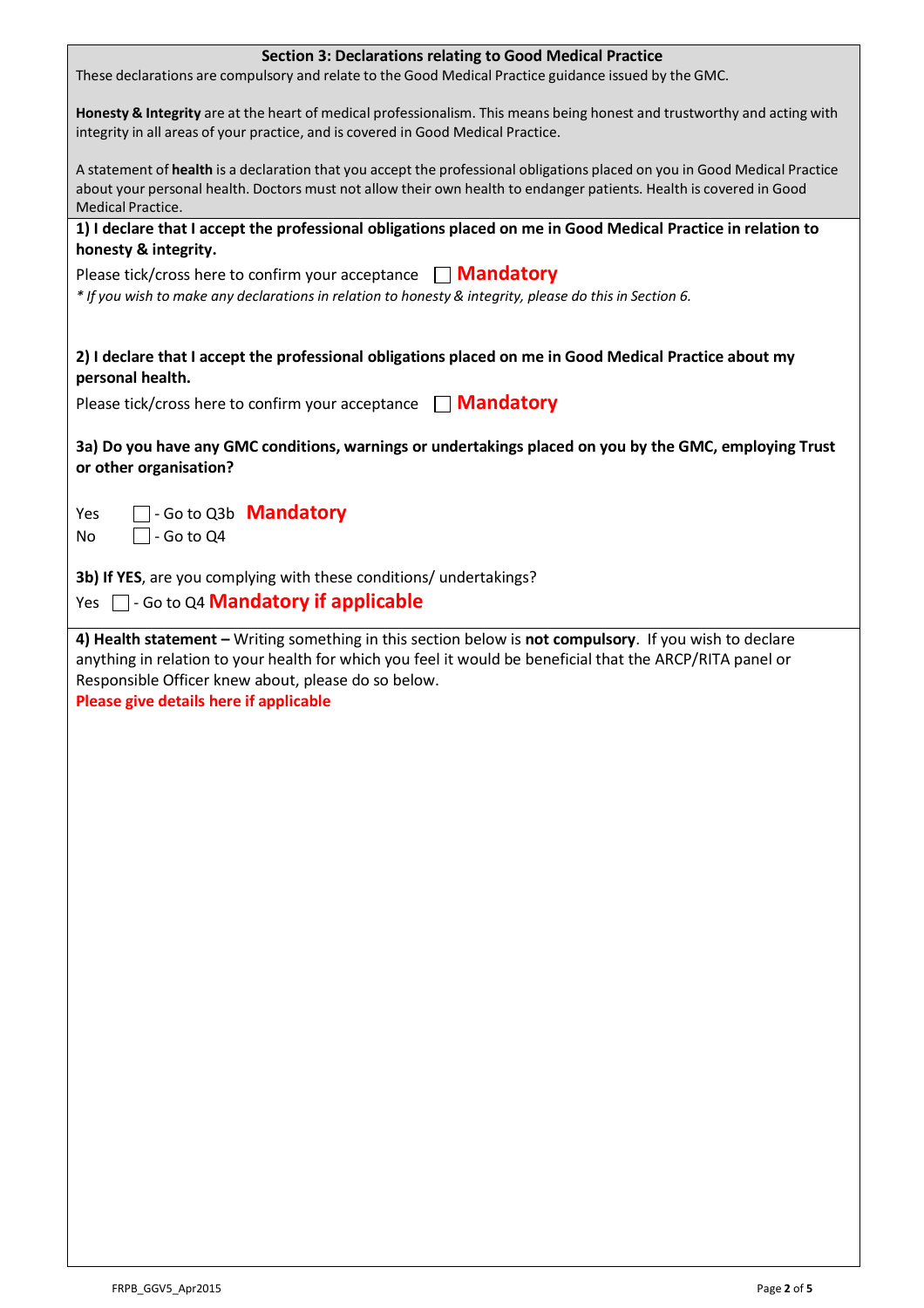| Section 4: Update to previous Form R Part B - If you have previously declared any Significant Events, Complaints or<br>Other Investigations on your last Form R Part B, please provide updates to these declarations below.                                                                             |                                                                                                                |                                                                                                                                                                                                                                                                                                                        |  |  |  |  |
|---------------------------------------------------------------------------------------------------------------------------------------------------------------------------------------------------------------------------------------------------------------------------------------------------------|----------------------------------------------------------------------------------------------------------------|------------------------------------------------------------------------------------------------------------------------------------------------------------------------------------------------------------------------------------------------------------------------------------------------------------------------|--|--|--|--|
| Please do not use this space for new declarations. These should be added in Section 5 (New declarations since your<br>previous Form R Part B).                                                                                                                                                          |                                                                                                                |                                                                                                                                                                                                                                                                                                                        |  |  |  |  |
| Please continue on a separate sheet if required. Title the sheet 'Appendix to previous Form R Part B update', and attach to<br>this form.                                                                                                                                                               |                                                                                                                |                                                                                                                                                                                                                                                                                                                        |  |  |  |  |
| ** REMINDER: DO NOT INCLUDE ANY PATIENT-IDENTIFIABLE INFORMATION ON THIS FORM - Mandatory,<br>please tick one of the following boxes.                                                                                                                                                                   |                                                                                                                |                                                                                                                                                                                                                                                                                                                        |  |  |  |  |
| 1) If you did not declare Significant Events, Complaints or Other Investigations on your previous Form R<br>Part B, check this box and go to Section 5                                                                                                                                                  |                                                                                                                |                                                                                                                                                                                                                                                                                                                        |  |  |  |  |
| If any previously declared Significant Events, Complaints or Other Investigations have been resolved<br>2)<br>since your last ARCP/RITA/Appraisal, you are required to have written a reflection on these in your<br>Portfolio. Please identify where in your Portfolio the reflection(s) can be found. |                                                                                                                |                                                                                                                                                                                                                                                                                                                        |  |  |  |  |
| (Add additional lines if required).                                                                                                                                                                                                                                                                     |                                                                                                                |                                                                                                                                                                                                                                                                                                                        |  |  |  |  |
| Significant event: $\Box$                                                                                                                                                                                                                                                                               | Complaint: $\Box$                                                                                              | Other investigation: $\bigsqcup$                                                                                                                                                                                                                                                                                       |  |  |  |  |
|                                                                                                                                                                                                                                                                                                         | Date of entry in Portfolio _________________Title/Topic of Reflection/Event __________________________________ |                                                                                                                                                                                                                                                                                                                        |  |  |  |  |
|                                                                                                                                                                                                                                                                                                         |                                                                                                                |                                                                                                                                                                                                                                                                                                                        |  |  |  |  |
| Significant event: $\Box$                                                                                                                                                                                                                                                                               | $Complain: \Box$                                                                                               | Other investigation: $\square$                                                                                                                                                                                                                                                                                         |  |  |  |  |
|                                                                                                                                                                                                                                                                                                         | Date of entry in Portfolio ____________________Title/Topic of Reflection/Event _____________________           |                                                                                                                                                                                                                                                                                                                        |  |  |  |  |
|                                                                                                                                                                                                                                                                                                         |                                                                                                                |                                                                                                                                                                                                                                                                                                                        |  |  |  |  |
| Significant event: $\square$                                                                                                                                                                                                                                                                            | Complain:                                                                                                      | Other investigation:                                                                                                                                                                                                                                                                                                   |  |  |  |  |
| Date of entry in Portfolio ____________________Title/Topic of Reflection/Event _______________________________                                                                                                                                                                                          |                                                                                                                |                                                                                                                                                                                                                                                                                                                        |  |  |  |  |
| Location of entry in Portfolio                                                                                                                                                                                                                                                                          |                                                                                                                |                                                                                                                                                                                                                                                                                                                        |  |  |  |  |
| 3)<br>the event and which organisation is undertaking this investigation.<br>Please give details here if applicable                                                                                                                                                                                     |                                                                                                                | If any previously declared Significant Events, Complaints or Other Investigations remain unresolved,<br>please provide a brief summary below, including where you were working, the date of the event, and<br>your reflection where appropriate. If known, please identify what investigations are pending relating to |  |  |  |  |
|                                                                                                                                                                                                                                                                                                         |                                                                                                                |                                                                                                                                                                                                                                                                                                                        |  |  |  |  |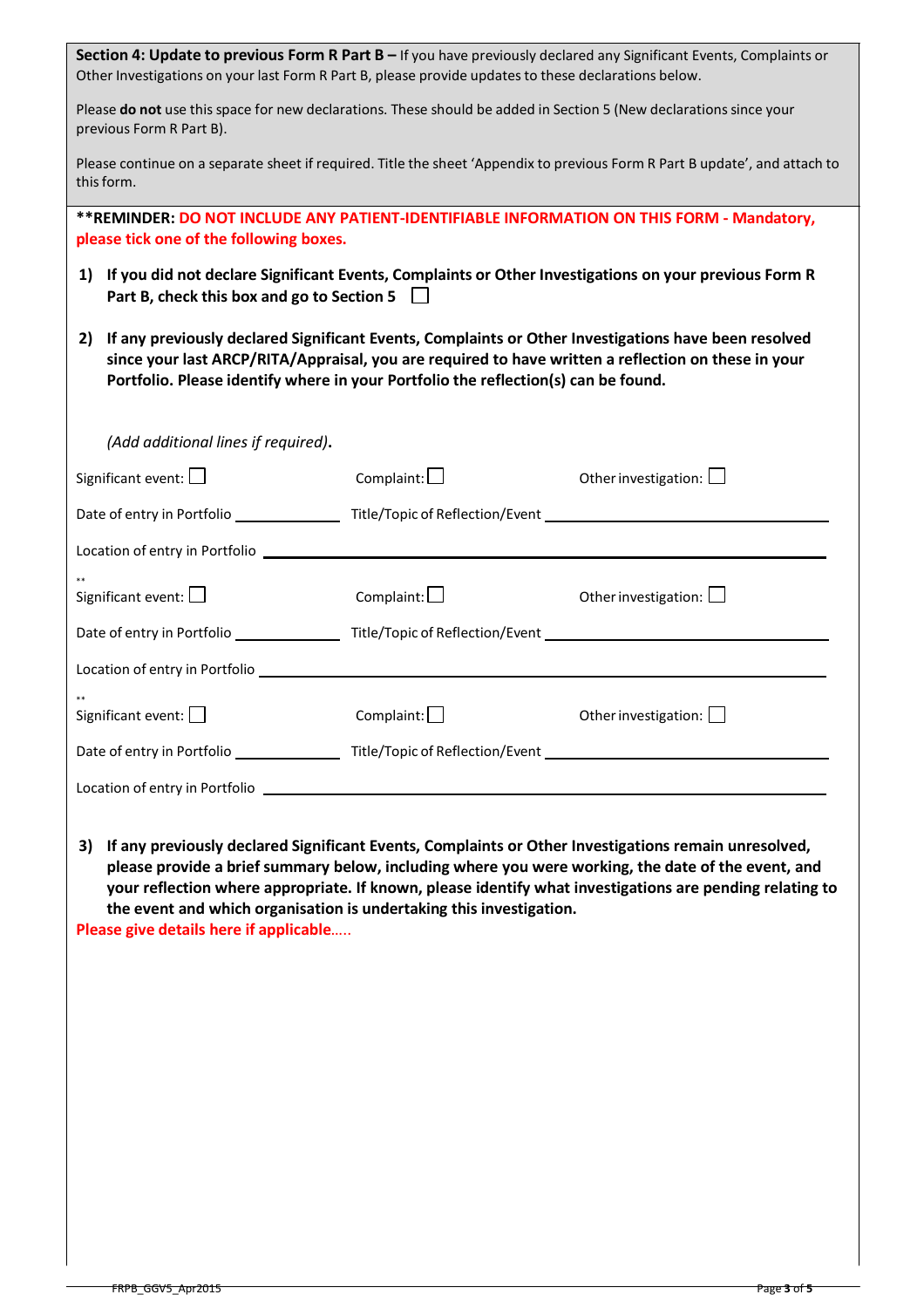| Section 5: New declarations since your previous Form R Part B                                                                                                                                                                                                                                                                                                                                                                                                                                                                                                     |                   |                                                                                                                                                                                                                         |  |  |  |  |  |
|-------------------------------------------------------------------------------------------------------------------------------------------------------------------------------------------------------------------------------------------------------------------------------------------------------------------------------------------------------------------------------------------------------------------------------------------------------------------------------------------------------------------------------------------------------------------|-------------------|-------------------------------------------------------------------------------------------------------------------------------------------------------------------------------------------------------------------------|--|--|--|--|--|
| Significant Event: The GMC state that a significant event (also known as an untoward or critical incident) is any<br>unintended or unexpected event, which could or did lead to harm of one or more patients. This includes incidents which<br>did not cause harm but could have done, or where the event should have been prevented. All doctors as part of<br>revalidation are required to record and reflect on Significant events in their work with the focus on what you have learnt<br>as a result of the event/s. Use non-identifiable patient data only. |                   |                                                                                                                                                                                                                         |  |  |  |  |  |
| <b>Complaints:</b> A complaint is a formal expression of dissatisfaction or grievance. It can be about an individual doctor, the<br>team or about the care of patients where a doctor could be expected to have had influence or responsibility. As a matter<br>of honesty & integrity you are obliged to include all complaints, even when you are the only person aware of them. All<br>doctors should reflect on how complaints influence their practice. Use non-identifiable patient data only.                                                              |                   |                                                                                                                                                                                                                         |  |  |  |  |  |
| or any other matters that you feel the ARCP/RITA/Appraisal panel or Responsible Officer should be made aware of. Use<br>non-identifiable patient data only.                                                                                                                                                                                                                                                                                                                                                                                                       |                   | Other investigations: In this section you should declare any on-going investigations, such as honesty, integrity, conduct,                                                                                              |  |  |  |  |  |
| Please continue on a separate sheet if required. Title the sheet 'Appendix to new declarations', and attach to this form.                                                                                                                                                                                                                                                                                                                                                                                                                                         |                   |                                                                                                                                                                                                                         |  |  |  |  |  |
| ** REMINDER: DO NOT INCLUDE ANY PATIENT-IDENTIFIABLE INFORMATION ON THIS FORM                                                                                                                                                                                                                                                                                                                                                                                                                                                                                     |                   |                                                                                                                                                                                                                         |  |  |  |  |  |
| 1) Please tick/cross ONE of the following only: Mandatory, please tick one of the following boxes.                                                                                                                                                                                                                                                                                                                                                                                                                                                                |                   |                                                                                                                                                                                                                         |  |  |  |  |  |
| I do NOT have anything new to declare since my last ARCP/RITA/Appraisal<br>$\bullet$                                                                                                                                                                                                                                                                                                                                                                                                                                                                              |                   |                                                                                                                                                                                                                         |  |  |  |  |  |
| I HAVE been involved in significant events/complaints/other investigations since my last<br>ARCP/RITA/Appraisal                                                                                                                                                                                                                                                                                                                                                                                                                                                   |                   |                                                                                                                                                                                                                         |  |  |  |  |  |
| If you know of any RESOLVED significant events/complaints/other investigations since your last<br>2)<br>ARCP/RITA/Appraisal, you are required to have written a reflection on these in your Portfolio. Please<br>identify where in your Portfolio the reflection(s) can be found. (Add additional lines if required).<br><b>Mandatory if applicable</b>                                                                                                                                                                                                           |                   |                                                                                                                                                                                                                         |  |  |  |  |  |
| Significant event:                                                                                                                                                                                                                                                                                                                                                                                                                                                                                                                                                | Complaint:        | Other investigation:                                                                                                                                                                                                    |  |  |  |  |  |
| Date of entry in Portfolio ____________________Title/Topic of Reflection/Event _______________________________                                                                                                                                                                                                                                                                                                                                                                                                                                                    |                   |                                                                                                                                                                                                                         |  |  |  |  |  |
| Location of entry in Portfolio                                                                                                                                                                                                                                                                                                                                                                                                                                                                                                                                    |                   |                                                                                                                                                                                                                         |  |  |  |  |  |
| Significant event: $\Box$                                                                                                                                                                                                                                                                                                                                                                                                                                                                                                                                         | Complaint: $\Box$ | Other investigation: $\Box$                                                                                                                                                                                             |  |  |  |  |  |
| Date of entry in Portfolio ____________________Title/Topic of Reflection/Event _______________________________                                                                                                                                                                                                                                                                                                                                                                                                                                                    |                   |                                                                                                                                                                                                                         |  |  |  |  |  |
| Location of entry in Portfolio <b>contract and the contract of the contract of the contract of the contract of the contract of the contract of the contract of the contract of the contract of the contract of the contract of t</b>                                                                                                                                                                                                                                                                                                                              |                   |                                                                                                                                                                                                                         |  |  |  |  |  |
| Significant event: $\Box$                                                                                                                                                                                                                                                                                                                                                                                                                                                                                                                                         | Complaint: $\Box$ | Other investigation: $\Box$                                                                                                                                                                                             |  |  |  |  |  |
| Date of entry in Portfolio ____________________Title/Topic of Reflection/Event _______________________________                                                                                                                                                                                                                                                                                                                                                                                                                                                    |                   |                                                                                                                                                                                                                         |  |  |  |  |  |
| Location of entry in Portfolio <b>Contract Contract Contract Contract Contract Contract Contract Contract Contract Contract Contract Contract Contract Contract Contract Contract Contract Contract Contract Contract Contract C</b>                                                                                                                                                                                                                                                                                                                              |                   |                                                                                                                                                                                                                         |  |  |  |  |  |
| 3) If you know of any UNRESOLVED significant events/complaints/other investigations since your last<br>relating to the event and which organisation is undertaking this investigation.<br>Please give details here if applicable                                                                                                                                                                                                                                                                                                                                  |                   | ARCP/RITA/Appraisal, please provide below a brief summary, including where you were working, the date of<br>the event, and your reflection where appropriate. If known, please identify what investigations are pending |  |  |  |  |  |